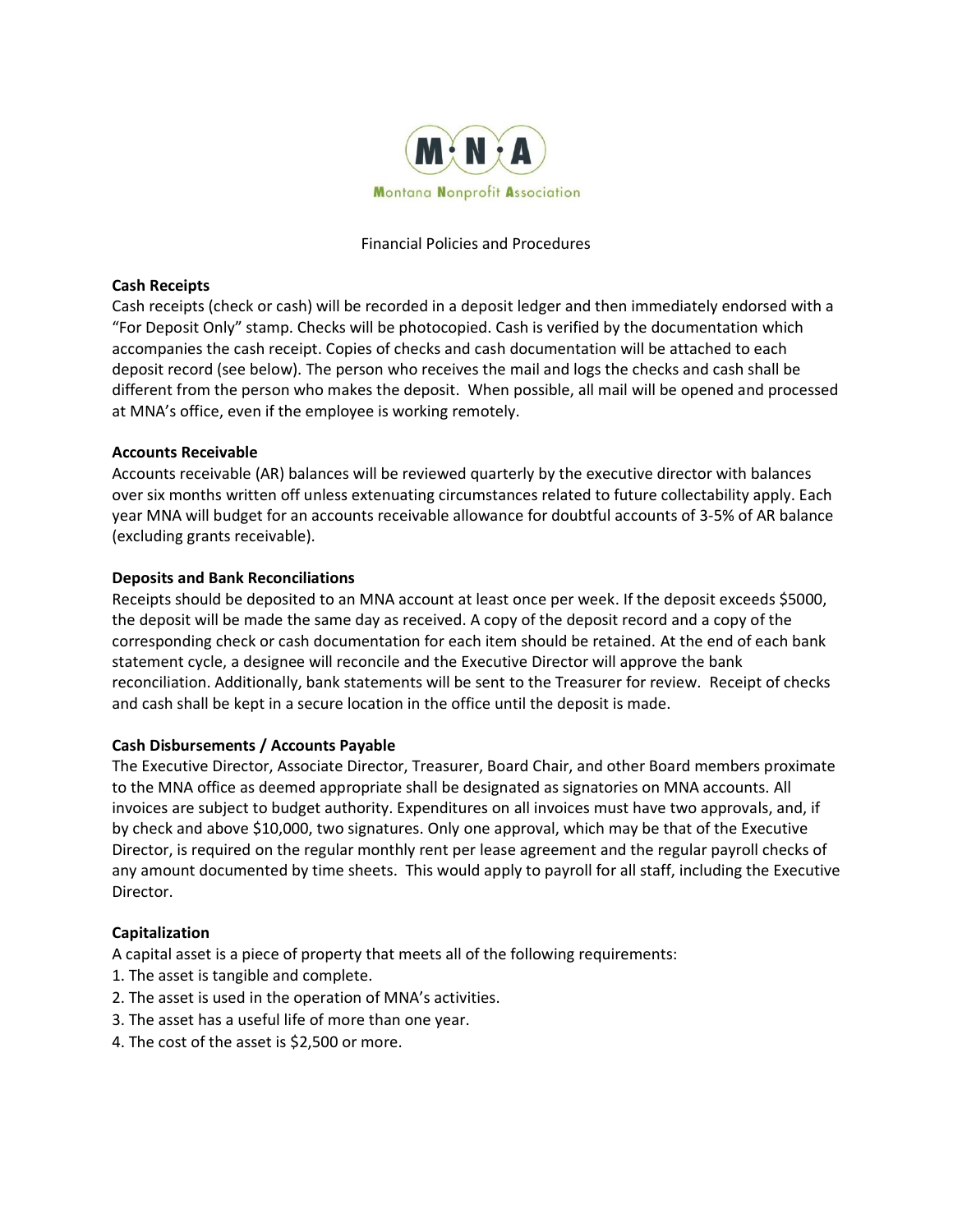### *Other Considerations:*

1. The cost of a repair, which does not add value or prolong the life of an asset, will be charged as an expense.

2. The cost of an improvement, which prolongs the life of the asset or materially increases its value, will be capitalized.

## **Depreciation**

The "straight line" method of depreciation should be utilized to depreciate assets, over the estimated useful lives of the assets.

# **Disposition of Assets**

When assets are sold or otherwise disposed of, the assets and related accumulated depreciation will be removed, on an annual basis. The appropriate depreciation will be taken for the year of disposal. The asset can be sold at fair market value for used goods or donated to another nonprofit.

### **Grant Receipts, Restriction Releases, and Allocation**

The Executive Director has responsibility for seeing that revenue received is allocated in accordance with any restrictions placed on its use by the grantor or contributor. Generally, grant funds are accompanied by a letter or other documentation from the grantor which outlines any stipulations on use of the funding. This documentation, along with the proposal and budget sent as application for the grant, are used to guide the allocation of the grant revenue to various projects. These funds will be booked as temporarily restricted assets until the restricted purpose or timing is met, at which point, the funds will be released to unrestricted assets. Multi-year grants receivable will be booked at present value. The discount used for calculating present value will be based on the current Federal Treasury Rate.

# **Procurement**

Strengthening businesses owned by traditionally underserved persons and Montana-based businesses economically contributes to the overall economic growth, health, and expansion of our communities and aligns with MNA's values. Therefore, it is MNA's policy to offer traditionally underserved persons and Montana-based businesses an opportunity to compete on an equal basis with all other bidders for contracts, purchasing, and consulting.

When contracting or purchasing, MNA will conduct outreach and include a statement on preferential hiring on requests for proposals. MNA will continue to adhere to its accounting policies and grant requirements on procurement as they are applicable and will choose vendors based on a competitive bid process. Part of this bid process will include an evaluation of whether a business is Montana-based or owned by traditionally underserved person and if the business adheres to its own internal diversity statement. Other factors that will contribute to successful contracts and purchasing agreements include professional qualifications and producing competitive cost estimates.

All MNA requests for proposals and purchasing agreements will include the following language: *Montana Nonprofit Association is an equal opportunity employer and we consider diversity to be vital to our organization's success. We strongly encourage and welcome businesses owned by traditionally underserved people to apply and place a special emphasis on vendors that are traditionally underserved and/or based in Montana.*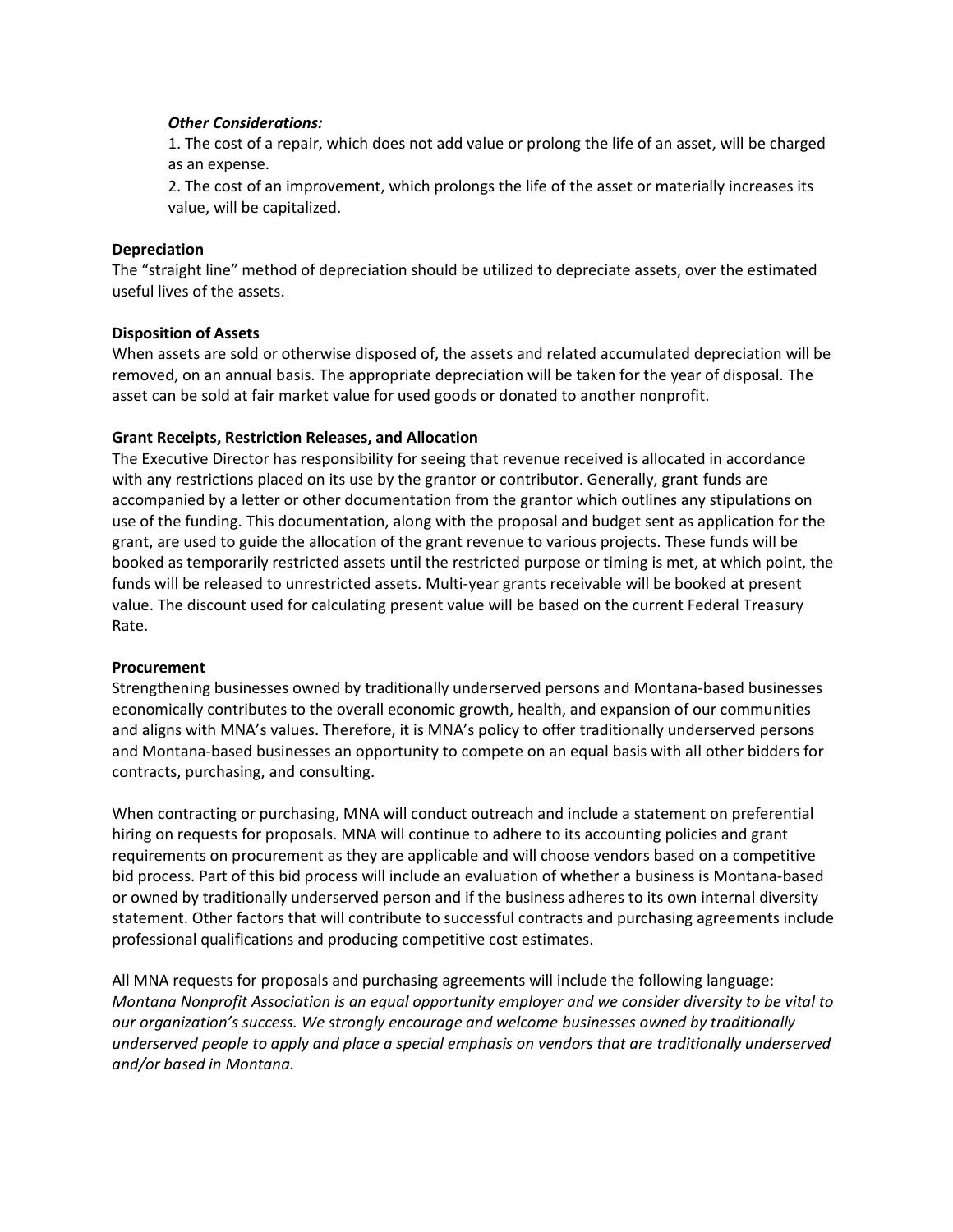For the purposes of MNA policy, a business owned by a traditionally underserved person is defined as a company that is at least 51 percent owned, managed and controlled by one or more traditionally underserved people. A traditionally underserved person is defined as a person who identifies as a racial or ethnic minority, female, non-gender conforming, or LGBTQ+. The business will self-certify that it belongs in this category.

## **Financial Statements**

The MNA Staff and Treasurer will work together to prepare financial statements on a monthly basis. These statements will summarize all expenditures and receipts for the period covered and compare them to the approved budget. The monthly statements will be circulated to the Finance Committee as completed and presented quarterly at each Finance Committee meeting. The full Board will review a financial summary at each Board Meeting.

### **Line of Credit**

Montana Nonprofit Association will maintain an appropriate, board-approved line of credit (LOC) to ensure regular cash flow. This line of credit should be utilized secondarily to MNA's board restricted operating reserve, which is created and managed according to the Board Reserve Policy. The line of credit will be used solely for cash flow for operations expenses, not to handle a deficit and not for capital expenses, and will have a clear payback plan based on a current cash flow projection. LOC withdrawals up to \$10,000 may be approved by the Executive Director. A single withdrawal over that amount or cumulative withdrawals that push the LOC balance over that amount must be authorized by the Treasurer. All LOC activity shall be reported to the Finance Committee. If and when there is an outstanding balance on the LOC, staff will update the Finance Committee on a monthly basis as to progress on the payback plan.

#### **Budget**

The Board of Directors is responsible for approving an annual budget at the regularly scheduled Fall Board meeting.

#### **Bank Accounts**

MNA should limit the funds in its checking account to approximately two months of average operating needs or less. Any amount above that should be transferred to an interest-bearing account or other investment vehicle approved by the Board. Transfer of funds from MNA savings accounts back into the checking account will be reported to the Finance Commmittee. Creation of any new bank accounts requires approval of both the Executive Director and the Board Treasurer. All accounts should maintain balances below the FDIC-insured limit, currently at \$250,000.

#### **Accounting Software**

Setting up the MNA chart of accounts and computerized accounting system should be the responsibility of the Finance Committee or its designee. The Executive Director and other staff will be given appropriate levels of security and authority for use of the computerized accounting system, while reserving design and oversight authority for the Finance Committee or its designee.

#### **Credit Cards**

The Executive Director is authorized to issue an organizational credit card to an employee under the employee's name on an as needed basis.. For each authorized employee, the credit card limit will be the reasonable minimum determined by the Executive Director based on anticipated credit card expenditures for that employee, as determined by Board-approved budget and not to exceed \$2,000 for